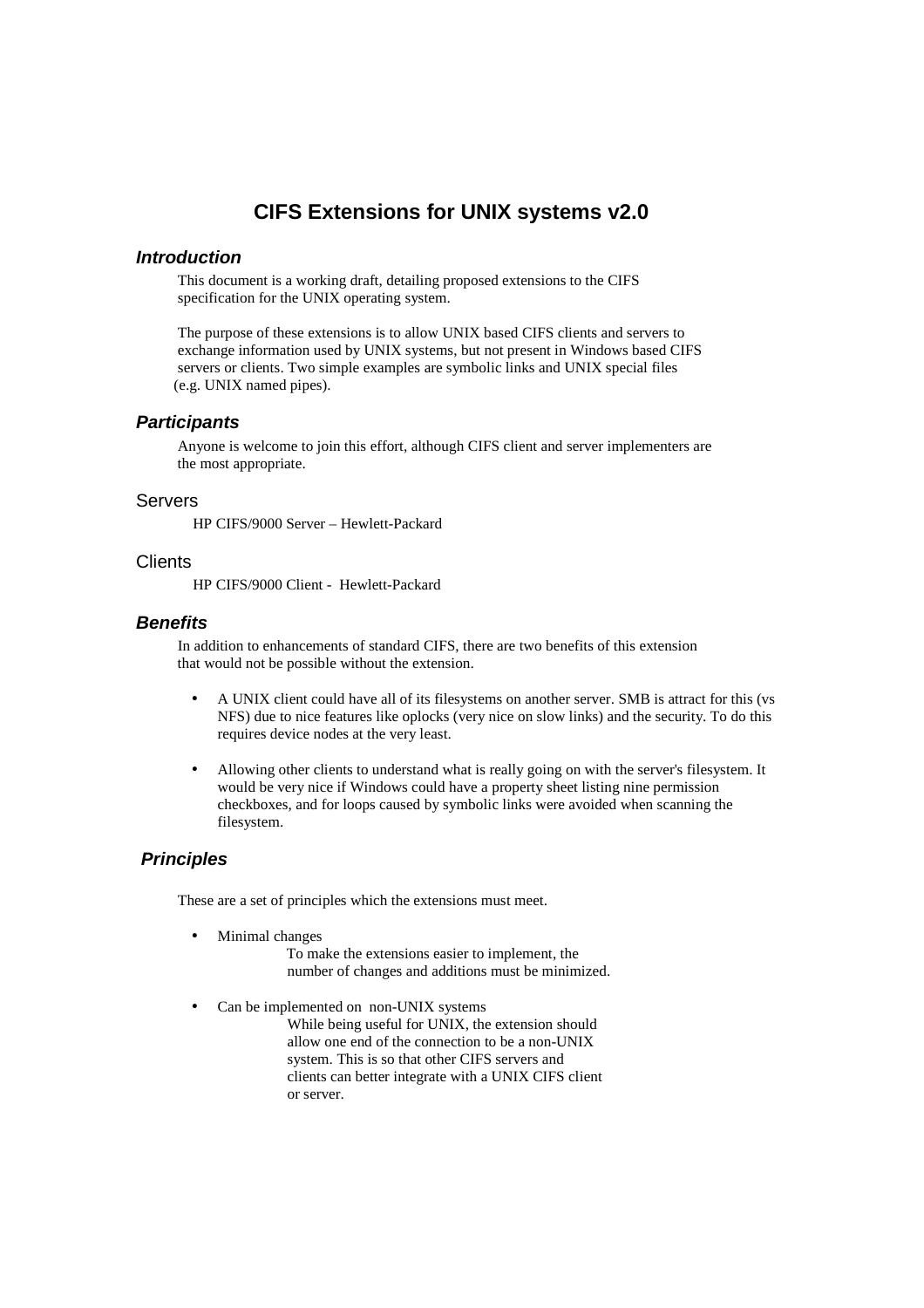- Use current commands
	- The changes should only affect current commands. There should be no need for UNIX CIFS clients to use CIFS commands marked as obsolete, nor should there be any changes to obsolete requests.
- Retain existing CIFS semantics

 The existing semantics of CIFS are retained. Perhaps the most notable is that file names are case insensitive, but case should be preserved.

• Use CIFS security model

 The standard CIFS security model is still used. This requires each distinct user to be logged into the server.

• Addition to dialect

 This specification is an addition to the CIFS dialect, currently NT LM 0.12. It is selected by the capability bit in the server's Negprot response.

Future resilient

 Field sizes should not require updating in the future. Hence they should be bigger than those currently in use.

# **Specification**

Negprot (Response)

- The CAP\_UNIX value in the first version of the CIFS Extension for UNIX specification was 0x80000000.
- This value was assigned to CAP\_EXTENDED\_SECURITY in the CIFS Specification.
- The new CAP\_UNIX value will be 0x800000. An official CAP\_UNIX value needs to be added to the CIFS Specification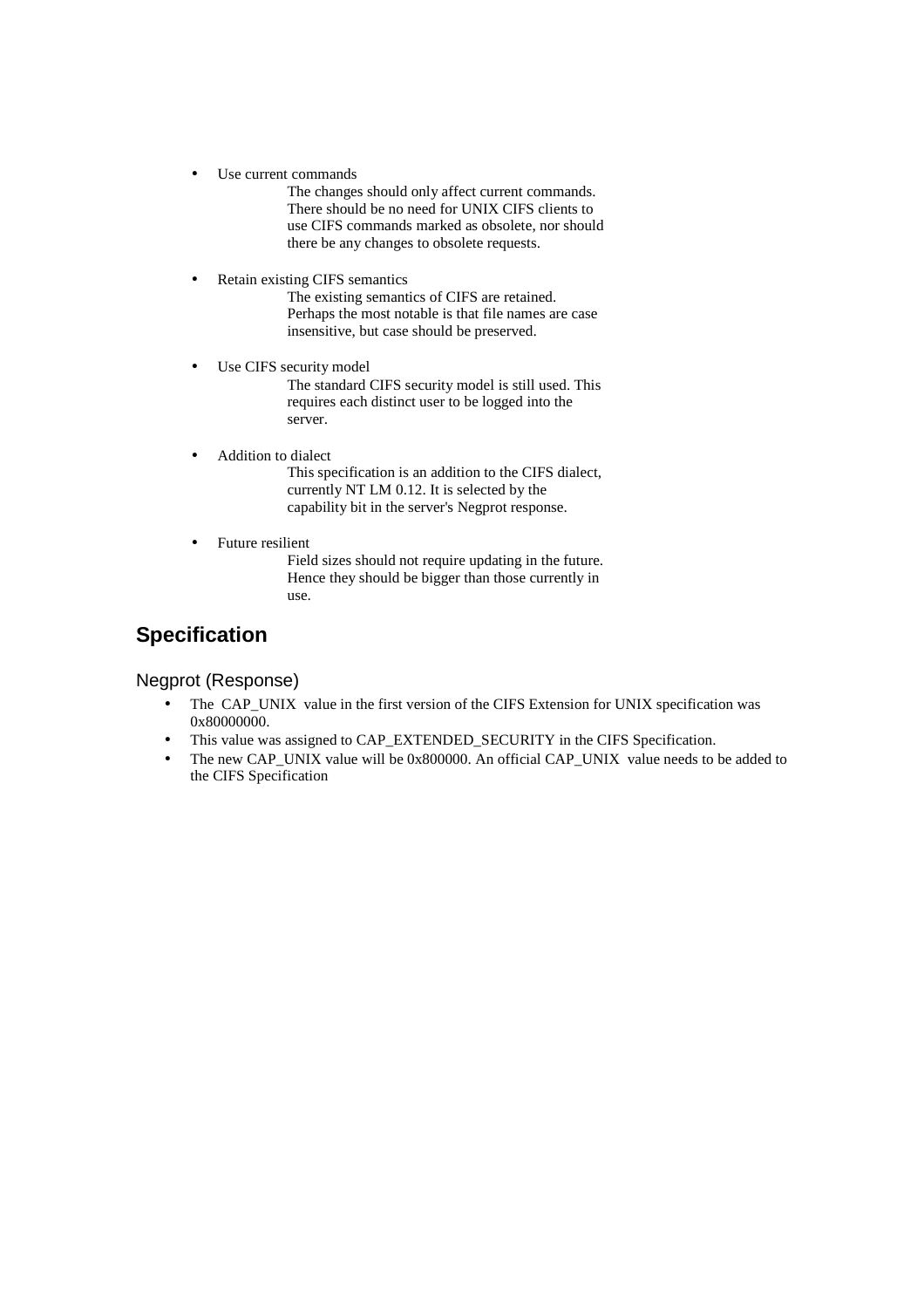### **Trans2\_Query/Set File/Path Information**

New info levels are defined for this set of requests.

## SMB\_QUERY\_FILE\_UNIX\_BASIC (0x200)

| LARGE INTEGER ENDOFFILE                   | <b>FILE SIZE</b>                                                                                                           |
|-------------------------------------------|----------------------------------------------------------------------------------------------------------------------------|
| <b>LARGE INTEGER NumOfBlocks</b>          | Number of file system block used to store file                                                                             |
| LARGE_INTEGER LastStatusChange            | Last time the status of the file was changed.                                                                              |
|                                           | This is in DCE time                                                                                                        |
| LARGE INTEGER LastAccessTime              | Last access time. This is in DCE time.                                                                                     |
| <b>LARGE INTEGER LastModificationTime</b> | Last modification time. This is in DCE time.                                                                               |
| LARGE INTEGER Uid                         | Numeric user id for the owner                                                                                              |
| LARGE_INTEGER Gid                         | Numeric group id of owner                                                                                                  |
| <b>ULONG</b> Type                         | Enumeration specifying the pathname type:                                                                                  |
|                                           | $0 -$ File<br>1 -- Directory<br>2 -- Symbolic link<br>3 -- Character device<br>4 -- Block device<br>5 -- FIFO (named pipe) |
| LARGE_INTEGER devmajor                    | Major device number if type is device                                                                                      |
| LARGE INTEGER devminor                    | Minor device number if type is device                                                                                      |
| LARGE_INTEGER uniqueid                    | This is a server-assigned unique id for the file.                                                                          |
|                                           | The client will typically map this onto an inode                                                                           |
|                                           | number. The scope of uniqueness is the share.                                                                              |
| LARGE_INTEGER permissions                 | Standard UNIX file permissions                                                                                             |
| LARGE_INTEGER nlinks                      | The number of directory entries that map to this                                                                           |
|                                           | entry (number of hard links)                                                                                               |

## SMB\_QUERY\_FILE\_UNIX\_LINK (0x201)

| STRING LinkDest | Destination for the symbolic link |
|-----------------|-----------------------------------|
|                 |                                   |

┃

## SMB\_QUERY\_FILE\_UNIX\_HLINK (0x203)

| )est<br>.<br>1 1 V 1 1 | `link<br>the HAR<br>.<br>†or<br>$^{\prime\prime}$ |
|------------------------|---------------------------------------------------|
|                        |                                                   |

## **Trans2\_FindFirst/FindNext**

### SMB\_FIND\_FILE\_UNIX (0x202)

| ULONG NextEntryOffset     | Offset from this structure to the beginning of |
|---------------------------|------------------------------------------------|
|                           | the next one                                   |
| ULONG ResumeKey           | Used for continuing search.                    |
| SMB QUERY FILE UNIX BASIC | All fields from                                |
|                           | SMB QUERY FILE UNIX BASIC info level           |
| STRING Name               | Case-preserved alternative filename            |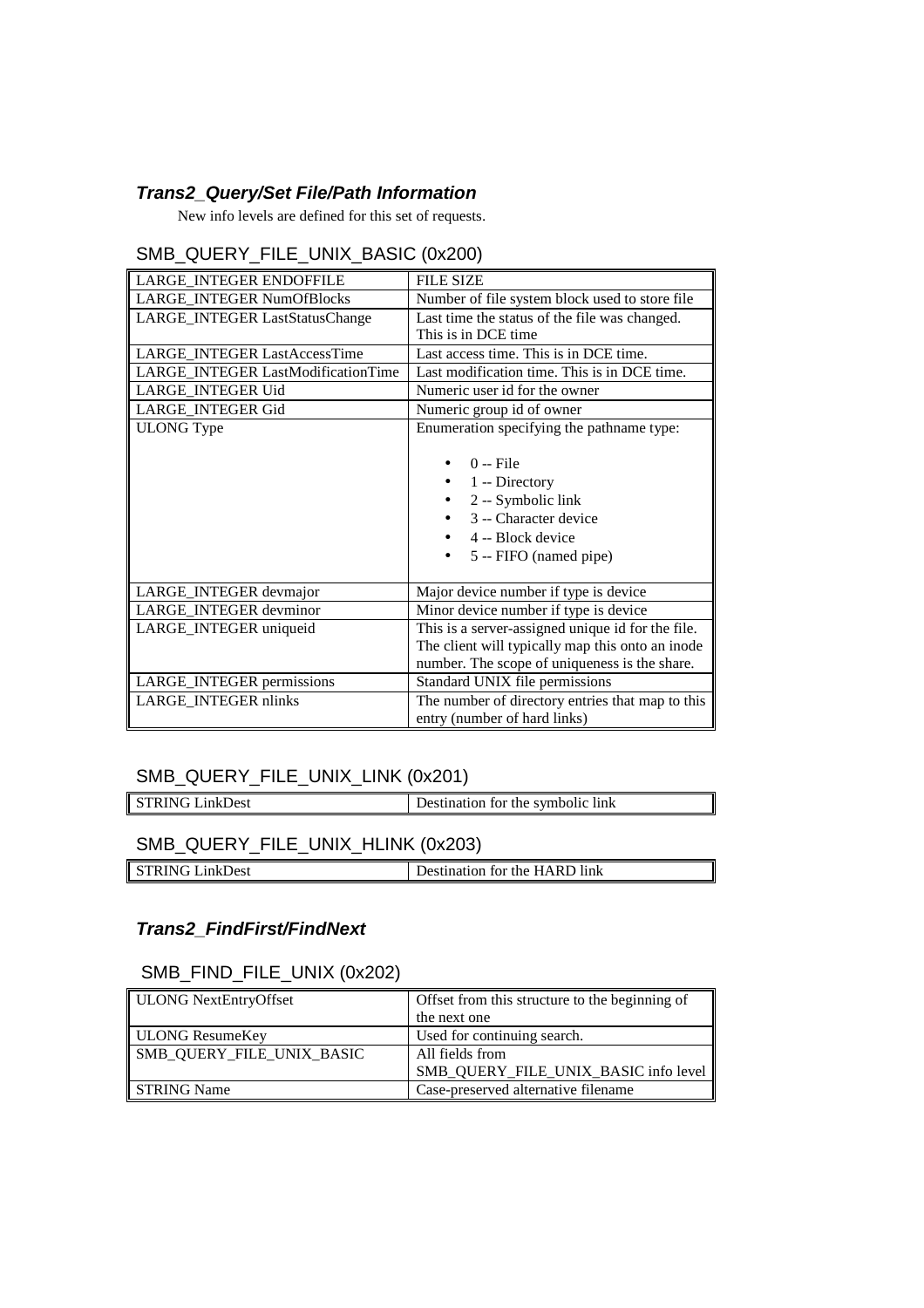#### **Case**

 The minimum requirement is that the server preserve case when new names are created, and is case insensitive for other operations. This is normal behavior for the NT LM 0.12 dialect.

 If there is a separate specification for case sensitivity, then that can be used in addition to this specification.

#### **Guidelines for implementers**

 Clients or servers using this extension have no specific reserved filenames (eg CON AUX PRN), and need to take no specific action to protect the other end of the connection from them. If they have any such requirements, they must do them internally. This also applies to reserved characters in filenames (eg : \ | ).

Inodes can be generated using the uniqueid field (per share).

 Clients should operate in UNICODE if at all possible. A useful bridging step is to implement UTF-8

 Symbolic links are created by calling Trans2\_setpathinfo with the SMB\_QUERY\_FILE\_UNIX\_LINK infolevel data structure provided.

 Device nodes are created by calling Trans2\_setpathinfo with the SMB\_QUERY\_FILE\_UNIX\_BASIC infolevel data structure appropriately filled in for a device node.

 Servers should return their timezone as UTC. This will then require no timezone mapping by the client or server. The NetRemoteTimeOfDay IPC should still return the real local time.

 Creates with particular permissions can be achieved by doing a create\_and\_X, and a set file info.

### **Future Features Under consideration**

- Quota management using Trans2\_Query|Set\_FS\_INFO.
- Case sensitivity negotiation
- Support for socket file type
- Remote user/group mapping
- Posix ACL
- In IPC, an info level for NetUserInfo that allows retrieving user information (eg the fields in /etc/passwd)

#### **Features From First Revision Not Implemented**

Root File System Support

 All the necessary functionality for UNIX clients should be present. It should be possible to mount the root file system from a UNIX CIFS server.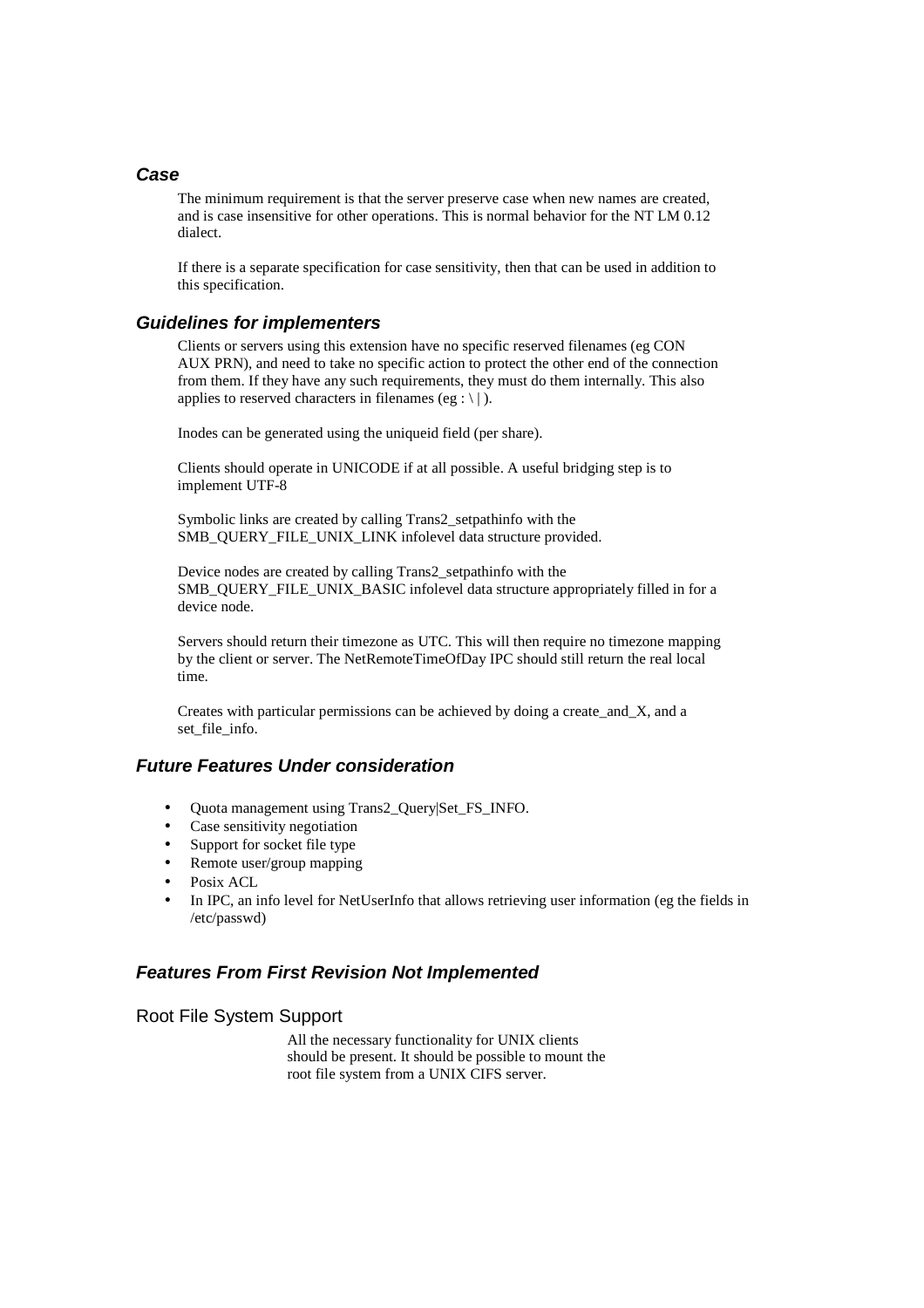#### Session Setup and X (Request) (Not Implemented in 1st Release)

 The account name can be of the form #12345678. The server should interpret this as a user id number. If the server trusts the client machine, or it trusts the user from that machine, it may ignore the password. The mechanism by which this trust is established is not specified here.

The following usernames are recommended for special purposes.

unixkernel

 When the username or number is unavailable, or not relevant to the client redirector. The server may choose to allow this name root equivalence. bootmonitor Used when accessing the CIFS server at boot time. anonymous

A user the client system considers a guest.

#### Errors

The following errors are added to the standard set in ERRDOS:

0x200

 ERRDOS\_\_ErrQuota The operation would cause a quota limit to be exceeded. 0x201 ERRDOS\_\_ErrNotALink A link operation was performed on a pathname that was not a link.

### **History**

 This specification grew out of discussions at the first CIFS Implementor's Workshop. Some further discussions happened by email, and it was decided to set up a mailing list. The mailing list archives contain the major points of discussion from the email quoted in the first few messages.

 SCO created version 1.0 of the specification and presented it at the second CIFS Implementor's Workshop in the Spring of 1997

 Hewlett-Packard took over ownership of the specification in the Spring of 2000. Presented the specification at the CIFS 2000 Workshop.

## **Change Log**

#### **10 January 2000**

 Changed CAP\_UNIX value to 0x800000 since the previous chosen value of 0x8000 was found to be used by Windows 2000. The original CAP\_UNIX value was assigned by Microsoft to CAP\_EXTENDED\_SECURITY in the latest CIFS Protocol Specification.